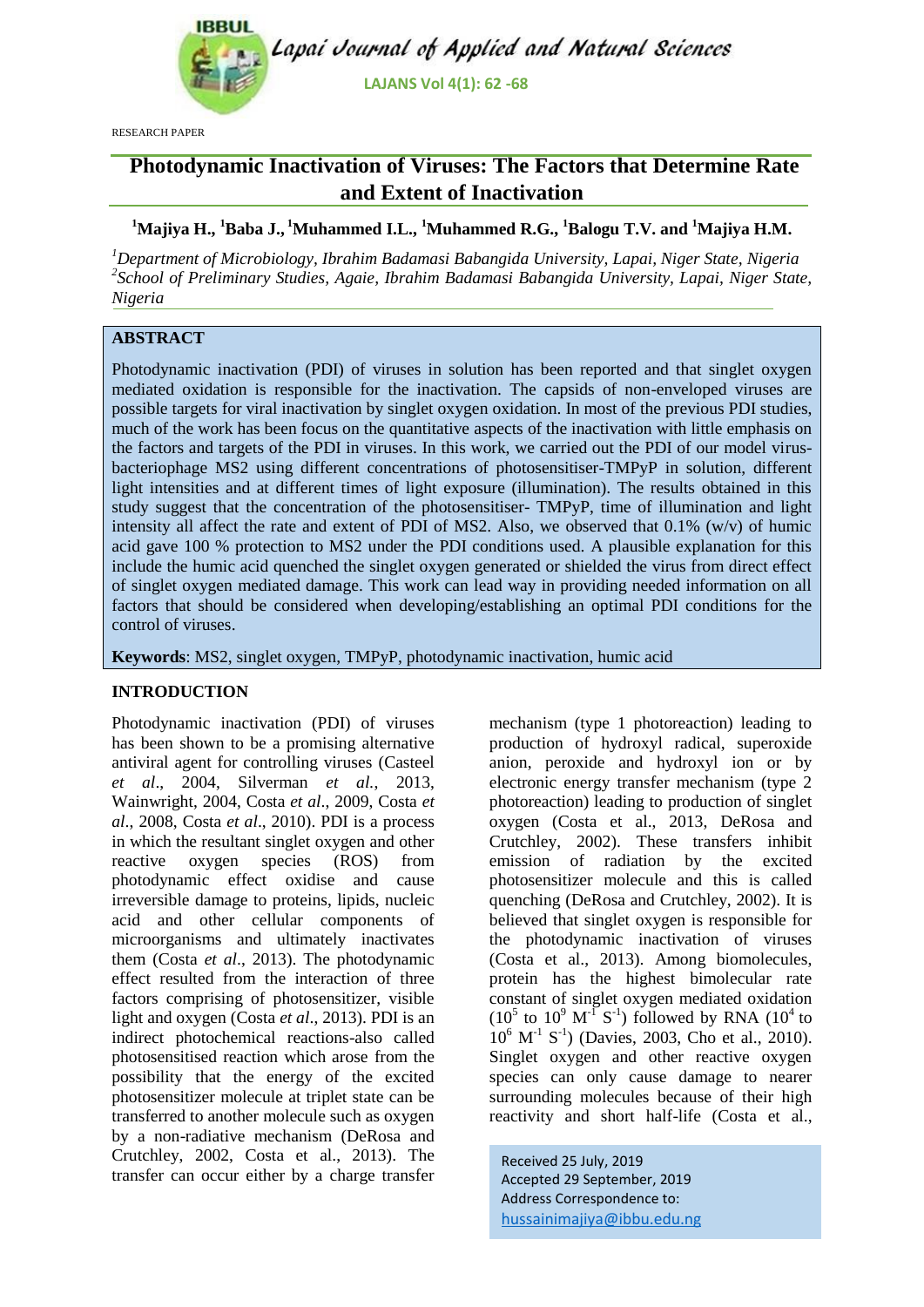#### 2013).

Several studies have been reported about PDI of viruses in solution. Many of the PDI studies have revealed that the rate and extent of PDI of viruses is proportionally dependent on the concentration/dose of photosensitiser and time/duration of PDI. However, there are only few investigations of how other factors such as source of light, light intensity, co-pollutant and virus itself could affect the PDI. Costa *et al.,* (2008 and 2010) have shown how net charge of a photosensitiser and light parameters affect rate and extent of PDI of phage T4-like. It was reported that tetra- and tri- cationic porphyrins are more efficient than di-cationic porphyrins in PDI of the phage T4-like. Also, when same light source with a fixed dose was applied at different fluence rates, it was observed that the inactivation of phage T4-like with tetra- and tri- cationic porphyrins in solution was significantly higher when low fluence rates were used (Costa *et al.*, 2010). We believed that for PDI to be successfully used as an efficient alternative antiviral agent, there is a need for systematic investigations of all factors of PDI in order to have complete knowledge of what to consider when establishing an optimal PDI protocol/system for the control viruses.

Bacteriophage MS2 was used as a viral model in this study. MS2 has been used as a viral model organism in several studies aimed at photoinactivation and chemical disinfection of human viruses because of its similarity in size and morphology to some human viruses such as noroviruses and picornaviruses (Kohn and Nelson, 2007, Zhong *et al*., 2016). Also, because it is non-pathogenic to human, so poses no health risk and easy to propagate. In this work, PDI of the model virus was investigated with different concentrations of TMPyP in solution, different light intensities and at different times of light exposure (illumination).

#### **METHODOLOGY**

#### **Light source, photosensitiser-TMPyP, virus strain and host bacteria cells**

A Schott KL 2500 LCD (Schott Ltd., Stafford, UK), which provides a cool white light in the visible region of the spectrum was applied as the light source for the PDI experiments. Fluence rates of illumination during photoinactivation experiments were measured using a light meter (Clas Ohlson, UK).

Photosensitiser-TMPyP was purchased without further purification from Sigma Aldrich. Absorption spectra of TMPyP (Figure 1) in phosphate buffered saline (PBS) (10 mM  $Na<sub>2</sub>HPO<sub>4</sub>$ , 1.8 mM  $KH<sub>2</sub>PO<sub>4</sub>$ , 137 mM NaCl, and 2.7 mM KCl) was determined using a NanoDrop  $2000<sub>C</sub>$  micro-spectrometer (Thermo Scientific) at  $20-22$  °C under aerobic conditions. Stock of bacteriophage MS2 and the *E. coli* host cells were a gift from Prof. P. Stockley University of Leeds, UK.



Figure 1: Absorption spectra of the photosensitiser-TMPyP used for PDI of MS2. The absorption peak of TMPyP is 422 nm. The TMPyP chemical structure was from ChemACX.com, ChemDraw Pro 13.0.

#### **Propagation and purification of bacteriophage MS2**

The bacteriophage MS2 was propagated in *E. coli* and purified as previously described [\(Majiya](#page-5-0) *et al*., 2018).

#### **Photodynamic inactivation of MS2**

PDI of the model virus was investigated with different concentrations of TMPyP in solution, different light intensities and at different times of light exposure (illumination). The different concentrations of TMPyP used were 0.1 µM to 50 µM, different light intensities used were 5 mW cm<sup>-2</sup> to 466 mW cm<sup>-2</sup> and different time of illuminations were 10 sec to 120 min. As controls, dark experiments (D) were carried out in the presence of photosensitizer but without illumination, while "no sensitiser" (NS) experiments were exposed to light but in the absence of photosensitiser. All experiments were repeated in triplicate.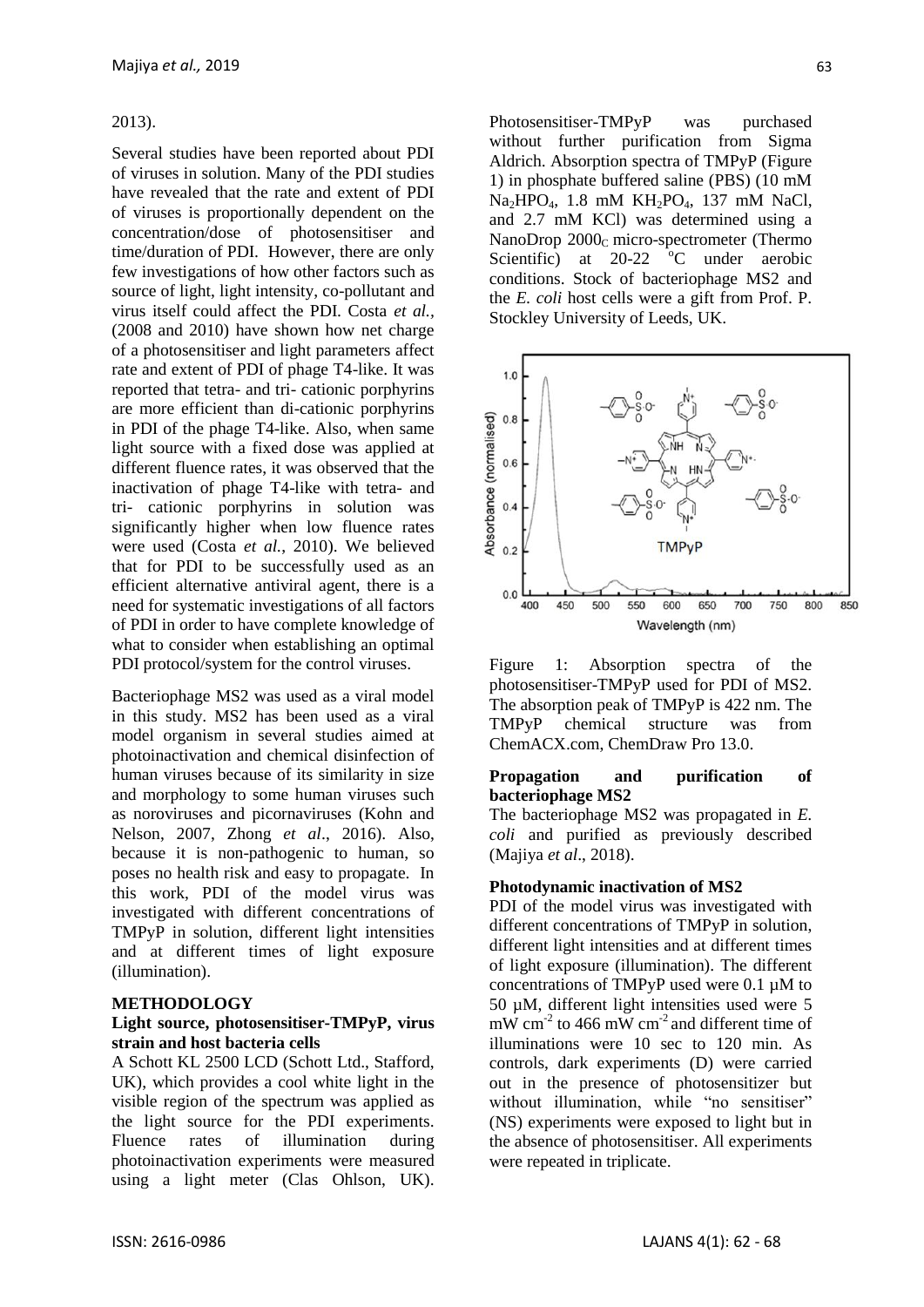#### **Infectivity and titre determination of model viruses**

The double layer agar plaque assay (Kropinski *et al*., 2009) was used to determine the infectivity and titre of bacteriophages MS2 after purification and before and after PDI to know the rate and extent of PDI.

## **Statistical and graphical software**

Data from different experiments were imported to Microsoft Excel. All graphical outputs were plotted in Origin Pro 8. The chemical structure was drawn using ChemDraw Pro v13.0.

#### **RESULTS AND DISCUSSION**

## **Effects of concentration of TMPyP and illumination time on PDI of MS2**

The dependency of the extent of PDI on TMPyP concentration/dose and illumination time were investigated in solution. PDI of MS2 was investigated at constant visible light intensity of  $32$  W.cm<sup>-2</sup> with different concentrations of TMPyP in solution and at different times of illumination. This light intensity  $(32 \text{ W.cm}^2)$  is low and is about  $10\%$ mid-day but allows a graded response to be shown. Double layer agar plaque assay was used to carry out viability test and to determine the extent of PDI in MS2.

Our data showed that TMPyP with concentration of at least 0.2 µM in solution caused complete inactivation of MS2 within 60 sec when illuminated at  $32$  W.cm<sup>-2</sup> (Figure 2 A). At 10 seconds of illumination there were 1.5 log reductions in PFU/ml (Figure 2 B) and at 30 seconds of illumination there were 4 log reductions in PFU/ml of MS2 (Figure 2 B). There was no significant difference between the rate and extent of PDI in MS2 caused by  $0.2 \mu M$  TMPyP (Figure 2 A) as compared to that caused by higher concentrations such as 50 µM TMPyP (Figure 2 C). In fact, complete MS2 inactivation was observed at 50 sec of PDI when 0.5  $\mu$ M TMPyP was used (Figure 2) B) while it was 60 sec when 50  $\mu$ M TMPyP was used (Figure 2 C). However, only the reductions of 4 log PFU/ml of MS2 was observed when 0.1 µM TMPyP was used for 60 sec PDI (Figure 2 A). TMPyP alone in the dark or light alone without sensitiser do not cause any detectable reduction in log PFU/ml of MS2 (Figure 2). Previous work has shown that tetra-porphyrins like TMPyP can efficiently inactivate bacteriophages such as phage T4-like in solution (Costa *et al*., 2008, Costa *et al.*[, 2010\)](#page-5-1). It was reported that complete inactivation phage T4-like from sewage was achieved only at the highest TMPyP concentration used, 5  $\mu$ M, and illuminated at 40  $W.m^{-2}$  for 270 minutes. Complete inactivation within 1 minute was also reported but at higher concentrations of 1 mM and 10  $\mu$ M of TMPyP illuminated at 2.2 mW.cm-2 with a UV lamp [\(Casteel](#page-5-2) *et al*., [2004\)](#page-5-2). In this work, we avoided using a UV lamp as source of light and used cold visible light source instead, as UVC can inactivate microorganisms directly.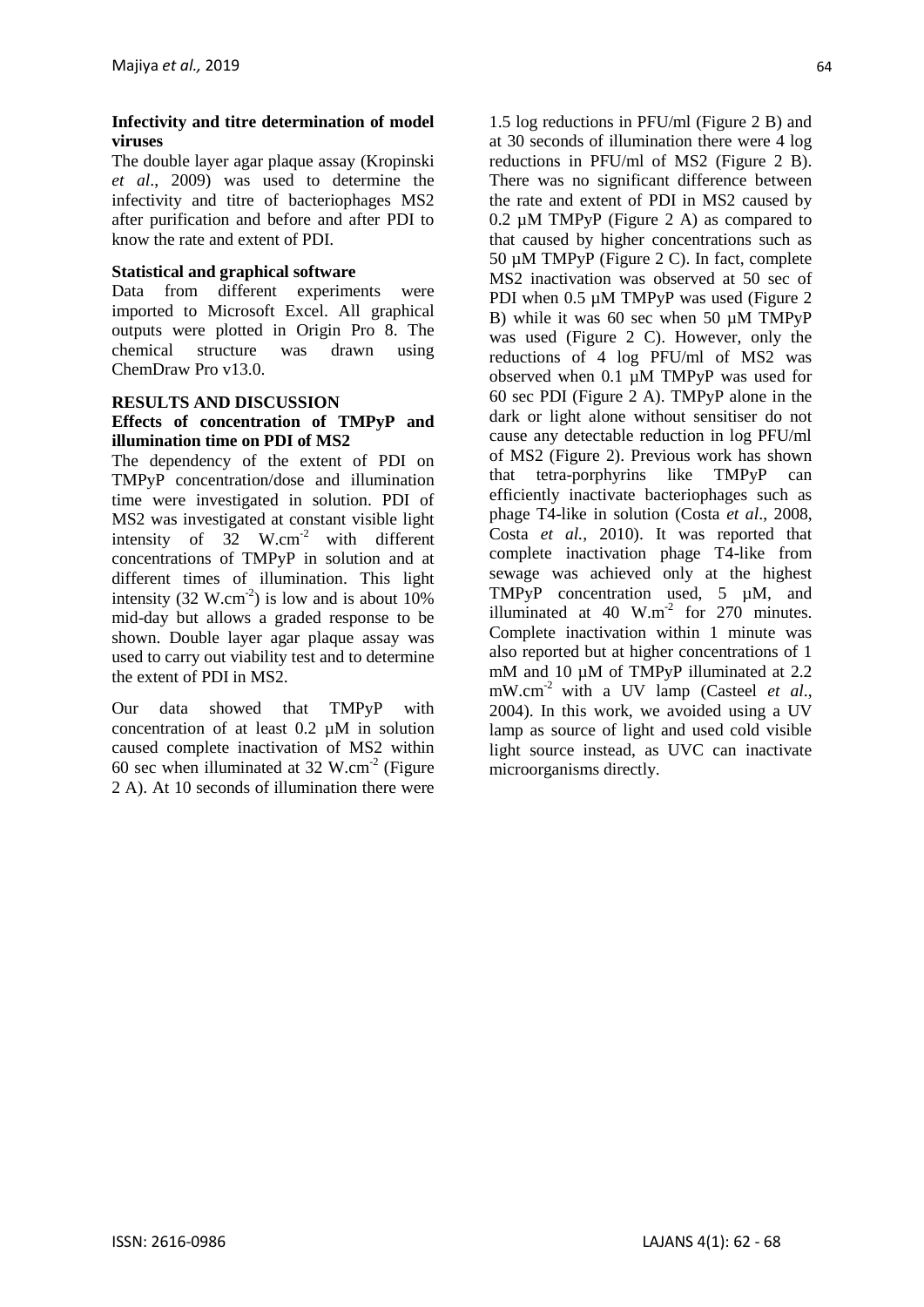

Figure 2: MS2 PDI in solution. Phage were illuminated at  $32 \text{ mW.cm}^2$ .

(A), PDI using different concentrations (0.1  $\mu$ M to 0.4  $\mu$ M) of TMPyP; (B), PDI using 0.5  $\mu$ M TMPyP in solution from 10 to 60 sec; (C), PDI using 50  $\mu$ M TMPyP in solution from 10 to 60 sec. The dark controls were treated with the concentration of photosensitiser shown but not illuminated whilst no photosensitiser controls (NS) were illuminated without photosensitiser present. Data are mean  $\pm$  standard deviation (n  $=$  3).

#### **Effects of concentration of TMPyP and illumination time on PDI of MS2**

Even though our data has shown that the illumination time has a proportional relationship with the rate and extent of PDI of MS2 (Figure 2), the effect of light intensity on PDI of MS2 was also investigated. PDI of MS2 was investigated at a constant concentration of 0.5 µM of TMPyP in solution and 60 sec illumination but at different light fluences. The different light intensities used were from 5 mW.cm<sup>-2</sup> to 40 mW.cm<sup>-2</sup>.

Also, we carried out experiments to determine the effect of co-pollutants on the rate and extent of PDI in MS2. We used PDI conditions (0.5  $\mu$ M photosensitiser, 32 mW.cm<sup>-2</sup> and 30 sec and 60 sec of illumination) which caused reductions of 4  $log_{10}$  PFU/ml and complete inactivation of MS2 for 30 sec and 60 sec of illumination respectively (Figure 2). However, to test the effect of organic pollutants on PDI of MS2, in addition to these conditions the PDI was carried out in PBS that contained 0.1% (w/v) of humic acid.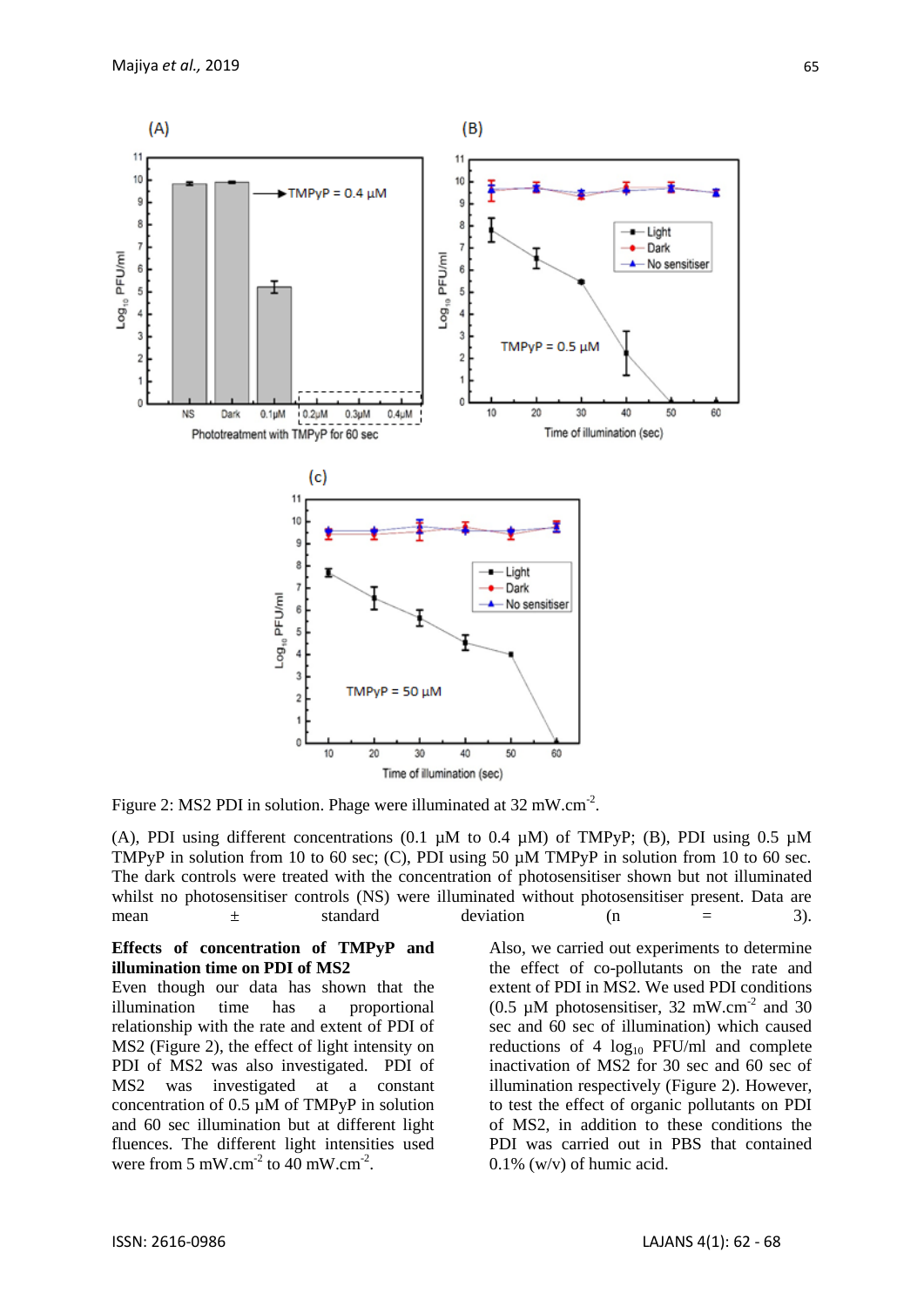In each PDI light experiment i.e. with photosensitiser present was carried out with two controls. These were a dark control, with photosensitiser but not illuminated and no sensitiser but still illuminated. Double layer agar plaque assay was used to carry out viability test and to determine the extent of PDI in MS2.

Our data showed that 20 mW.cm<sup>-2</sup>, about 1.8 % of mid-day sunlight in sub-Saharan Africa, could achieve complete inactivation i.e. reductions of 9.5 log PFU/ml of MS2 PDI for 1 min using 0.5 µM TMPyP (Figure 3). We observed 3, 4 and 6 log reductions of PFU/ml of MS2 for the light intensities of 5, 10 and 15 mW.cm<sup>-2</sup> respectively for 1 min MS2 PDI, also using  $0.5 \mu M$  TMPyP (Figure 3). This indicates that there is proportional relationship between the light intensity and extent of PDI of MS2. It has been reported that using tetra and tri cationic porphyrins as photosensitisers, the extent of PDI of phage T4-like depends on the type of sensitiser and its concentration, light source, energy dose and fluence rate [\(Costa et al., 2010\)](#page-5-1). They observed that when the same light source and a fixed light dose was applied at different fluence rates, phage inactivation was significantly higher when low fluence rates were used [\(Costa et al., 2010\)](#page-5-1). This contradicts our findings at least for the light intensities from  $5 \text{ mW.cm}^2$  to  $20$ mW.cm<sup>-2</sup> where we observed proportional inactivation of MS2 (Figure 3).

Our data also showed that  $0.1\%$  (w/v) of humic acid in solution gave 100% protection to MS2 during PDI (Figure 4). This was at least true for the PDI conditions used (0.5 µM photosensitiser,  $32 \text{ mW.cm}^2$  and  $30 \text{ sec}$  and  $60$ sec of illumination). No MS2 inactivation was observed. (Figure 4). This concentration [0.1% (w/v) equivalent to 1 mg/ml] of humic acid gave dark chocolate colour to PDI solution leading to reduction of light transmittance and therefore molecules of photosensitiser-TMPyP were not excited or few were excited and ultimately no or very few singlet oxygen and other ROS were generated. It is also possible that the humic acid quenched the singlet oxygen and other ROS generated or shield the virus from direct effect of singlet oxygen mediated oxidation. However, some studies have shown that constituents (dissolved and particulate) from stabilisation ponds as well as synthetic humic acid and

natural humic acid extracted from a river can act as photosensitisers when exposed to full spectrum sunlight thereby inactivating MS2, adenovirus type 2 and bacteriophage PRD1 [\(Kohn and Nelson, 2007,](#page-5-3) [Silverman](#page-6-0) *et al.*, [2013\)](#page-6-0). It was reported that the efficiency of these photosensitisers at inactivating MS2 was in order; synthetic humic acid > natural humic acid extracted from a river > constituents of a stabilisation pond [\(Kohn and Nelson, 2007\)](#page-5-3).



Figure 3: PDI of MS2 using 0.5 µM TMPyP in solution. Phage were illuminated for 60 sec at different light intensities. L5 to L40 indicates fluence rates of 5 mW.cm<sup>-2</sup> to 40 mW.cm<sup>-2</sup>. The dark controls were treated with the concentration of photosensitiser shown but not illuminated whilst no photosensitiser controls (NS) were illuminated without photosensitiser present. Data are mean  $\pm$  standard deviation (n  $= 3$ ).



Figure 4: PDI of MS2 in the presence and absence of humic acid. Phage were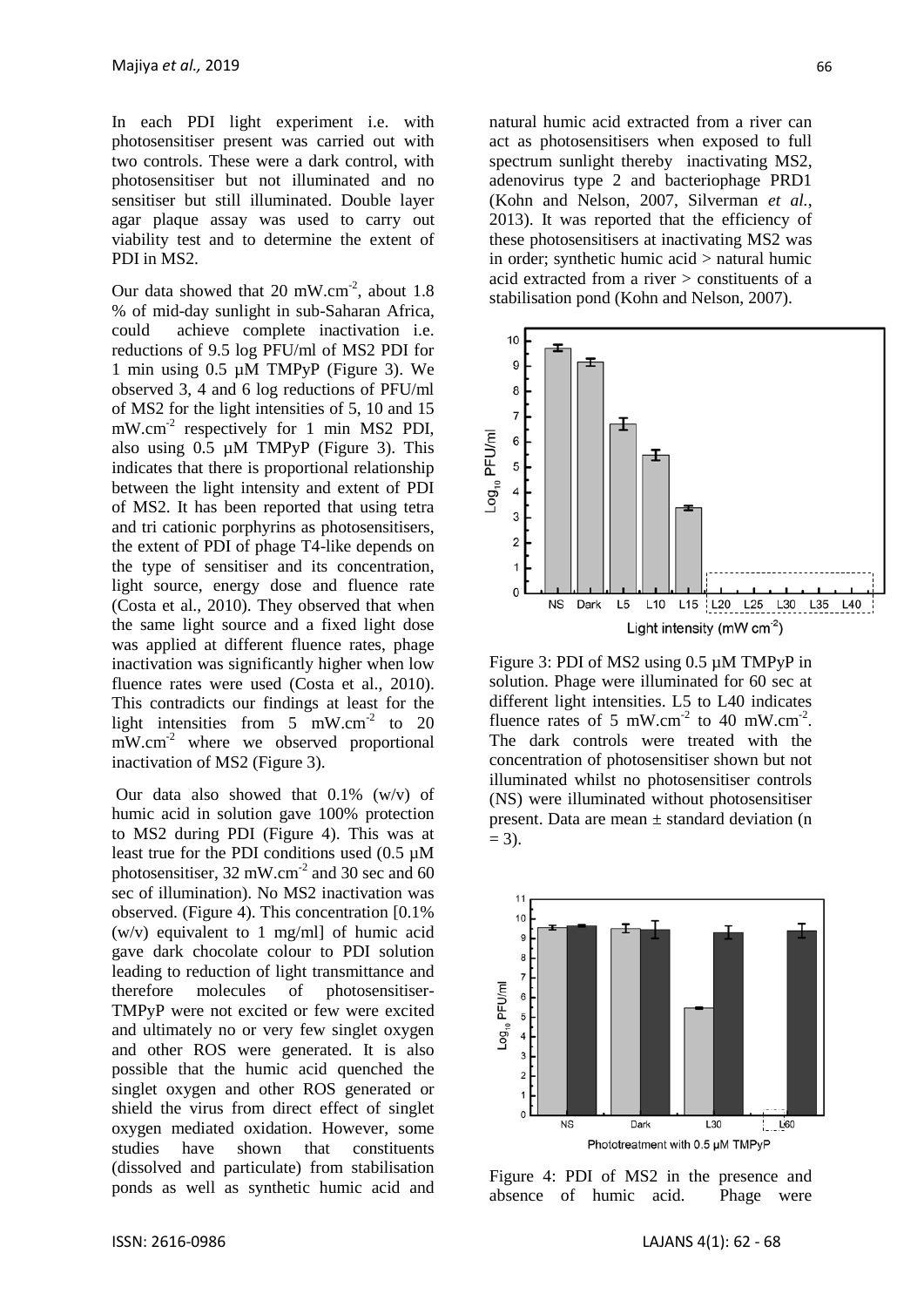illuminated at  $32$  Mw.cm<sup>-2</sup>. L30 and L60 indicates 30 sec and 60 sec illumination times respectively. The dark controls were treated with the concentration of photosensitiser shown but not illuminated whilst no photosensitiser controls (NS) were illuminated without photosensitiser present. Data are mean  $\pm$  standard deviation (n = 3).

( ■ ), No humic acid; ( ■ ), 0.1% (w/v) humic acid

(EI), Complete inactivation

## **CONCLUSION**

The data obtained in this study showed that the concentration of the photosensitiser- TMPyP, time of illumination and light intensity all affect the rate and extent of PDI of MS2 in a dose dependent manner. Also, we observed that  $0.1\%$  (w/v) of humic acid gave 100 % protection to MS2 under the PDI conditions we used, although higher light intensity may reduce this. A plausible explanation for this include the humic acid quenching the ROS generated or shielding the virus from direct effect of singlet oxygen mediated damage. It is very possible also that because at this concentration of humic acid gave dark brown colour to the PDI solution and light transmittance through the solution was drastically reduced, in turn reducing ROS production. At higher light intensity and longer duration of illumination, inactivation may be observed.

#### **Acknowledgement**

This work was supported by Petroleum Technology Development Fund (PTDF) [\(PTDF/E/OSS/PHD/MHM/644/14\)](https://www.sciencedirect.com/science/article/pii/S1011134417305705#gts0005), Nigeria. The authors would also like to thank members of the Millner and Stonehouse research groups at the University of Leeds, UK.

## **REFERENCES**

- <span id="page-5-2"></span>Casteel, M. J., Jayaraj, K., Gold, A., Ball, L. M. & Sobsey, M. D. (2004). Photoinactivation of hepatitis A virus by synthetic porphyrins. *Photochemistry and Photobiology,* 80, 294-300.
- Cho, M., Lee, J., Mackeyev, Y., Wilson, L. J., Alvarez, P. J. J., Hughes, J. B. & Kim, J.

H. (2010). Visible Light Sensitized Inactivation of MS-2 Bacteriophage by a Cationic Amine-Functionalized C-60 Derivative. *Environmental Science & Technology,* 44, 6685-6691.

- Costa, L., Alves, E., Carvalho, C. M. B., Tome, J. P. C., Faustino, M. A. F., Neves, M. G. P. M. S., Tome, A. C., Cavaleiro, J. A. S., Cunha, A. & Almeida, A. (2008). Sewage bacteriophage photoinactivation by cationic porphyrins: a study of charge effect. *Photochemical & Photobiological Sciences,* 7, 415-422.
- <span id="page-5-1"></span>Costa, L., Carvalho, C. M. B., Faustino, M. A. F., Neves, M. G. P. M. S., Tome, J. P. C., Tome, A. C., Cavaleiro, J. A. S., Cunha, A. & Almeida, A. (2010). Sewage bacteriophage inactivation by cationic porphyrins: influence of light parameters. *Photochemical & Photobiological Sciences,* 9, 1126-1133.
- Costa, L., Carvalho, C. M. B., Tome, J. P. C., Faustino, M. A. F., Neves, M. G. P. M. S., Tome, A. C., Cavaleiro, J. A. S., Lin, Z., Rainho, J. P., Rocha, J., Cunha, A. & Almeida, A. (2009). Sewage bacteriophage photoinactivation by porphyrins immobilized in solid matrixes. *Current Research Topics in Applied Microbiology and Microbial Biotechnology*, 338-341.
- <span id="page-5-0"></span>Costa, L., Faustino, M. A., Tomé, J. P., Neves, M. G., Tomé, A. C., Cavaleiro, J. A., Cunha, Â. & Almeida, A. (2013). Involvement of type I and type II mechanisms on the photoinactivation of non-enveloped DNA and RNA bacteriophages. *Journal of Photochemistry and Photobiology B: Biology,* 120, 10-16.
- Davies, M. J. (2003). Singlet oxygen-mediated damage to proteins and its consequences. *Biochemical and Biophysical Research Communications,* 305, 761-770.
- Derosa, M. C. & Crutchley, R. J. (2002). Photosensitized singlet oxygen and its applications. *Coordination Chemistry Reviews,* 233, 351-371.
- <span id="page-5-3"></span>Kohn, T. & Nelson, K. L. (2007). Sunlightmediated inactivation of MS2 coliphage via exogenous singlet oxygen produced